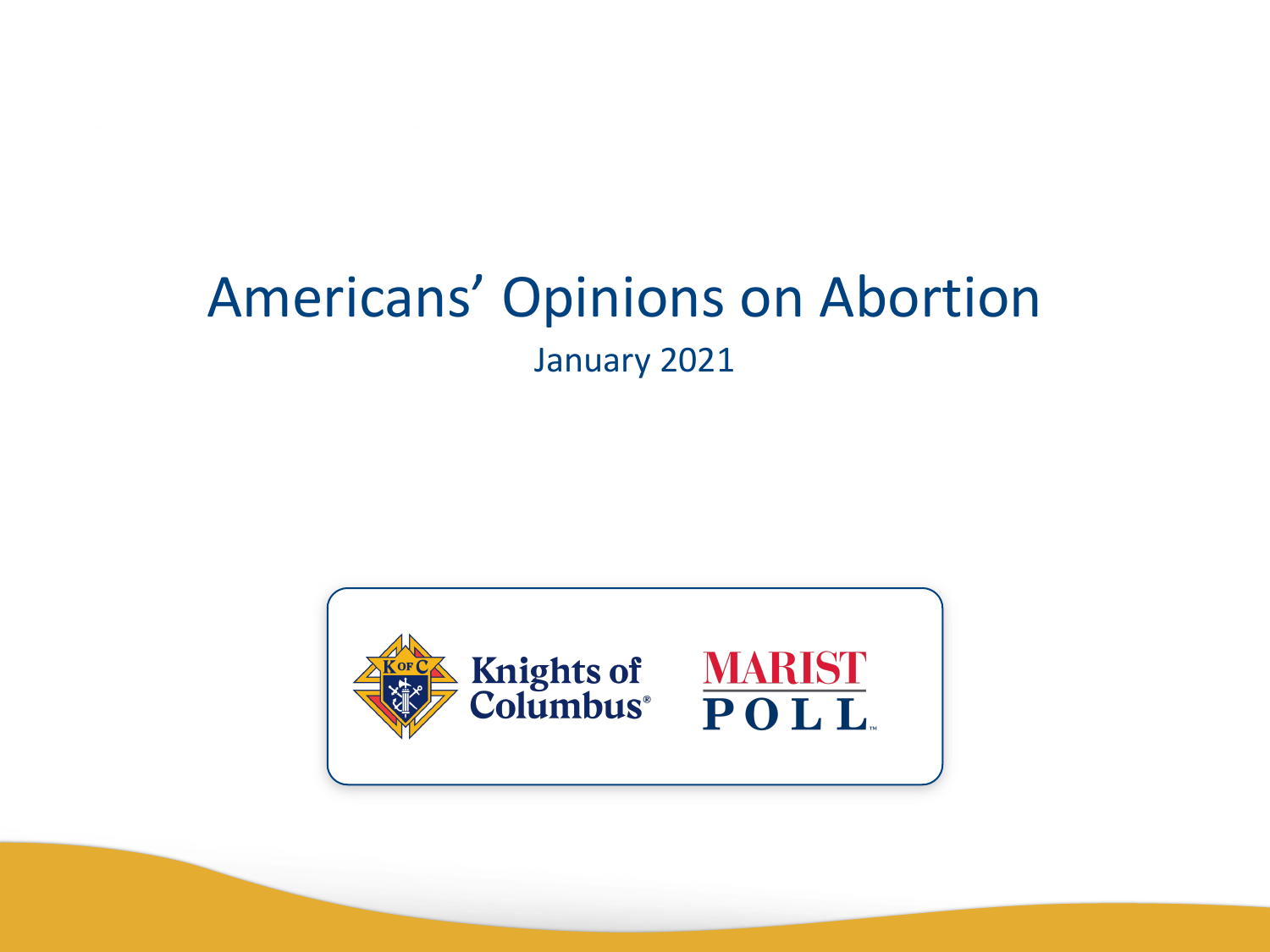### **When asked to align with one side of the abortion debate, a majority of Americans describe themselves as pro-choice.**





|                 | <b>Pro-Life</b> | <b>Pro-Choice</b> | <b>Unsure</b> |
|-----------------|-----------------|-------------------|---------------|
| <b>Democrat</b> | 20%             | 77%               | 3%            |
| Republican      | 78%             | 20%               | 2%            |
| Independent     | 40%             | 56%               | 4%            |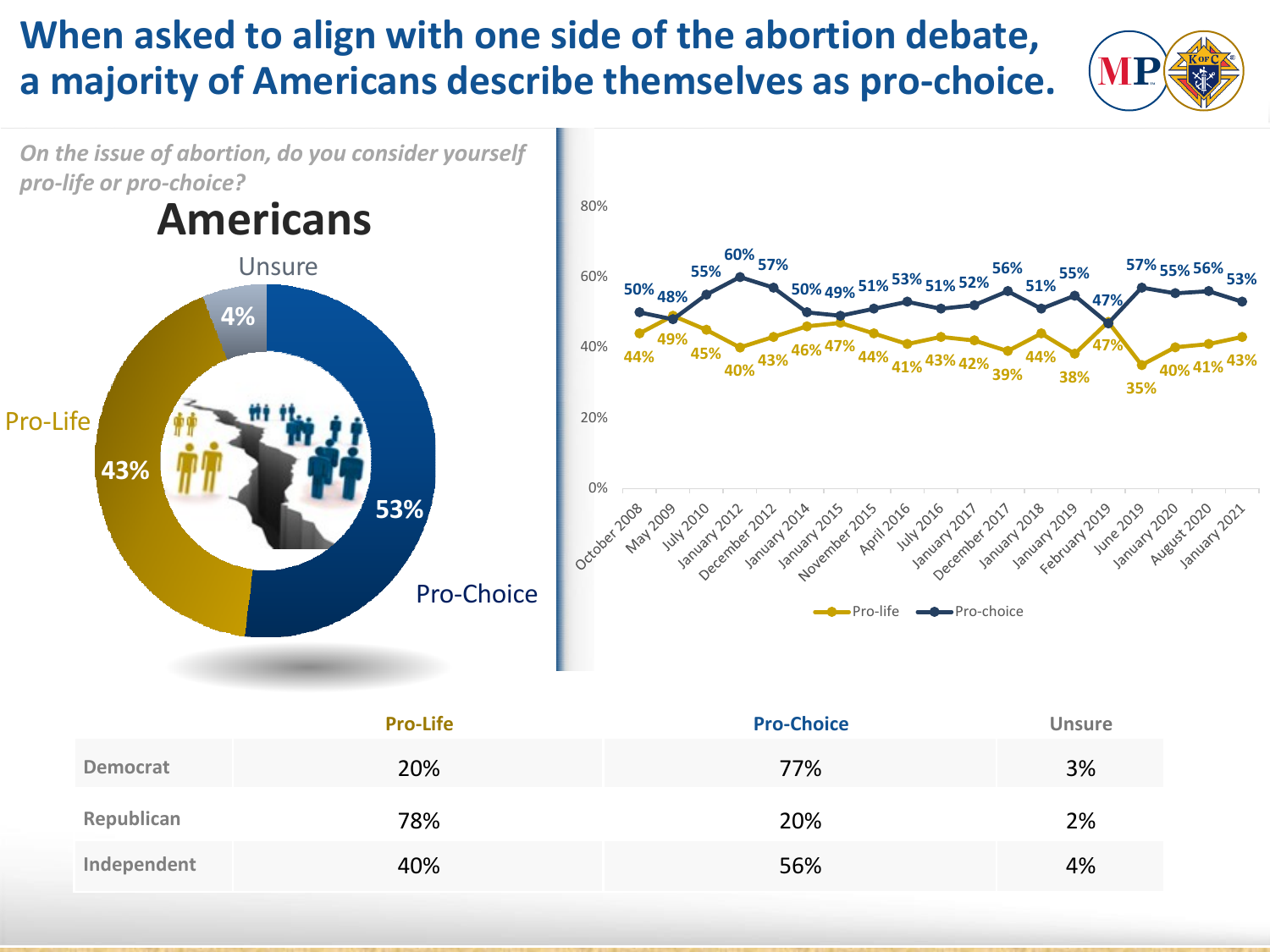#### **Three quarters of Americans, including a majority who identify as prochoice, want significant restrictions on abortion.**



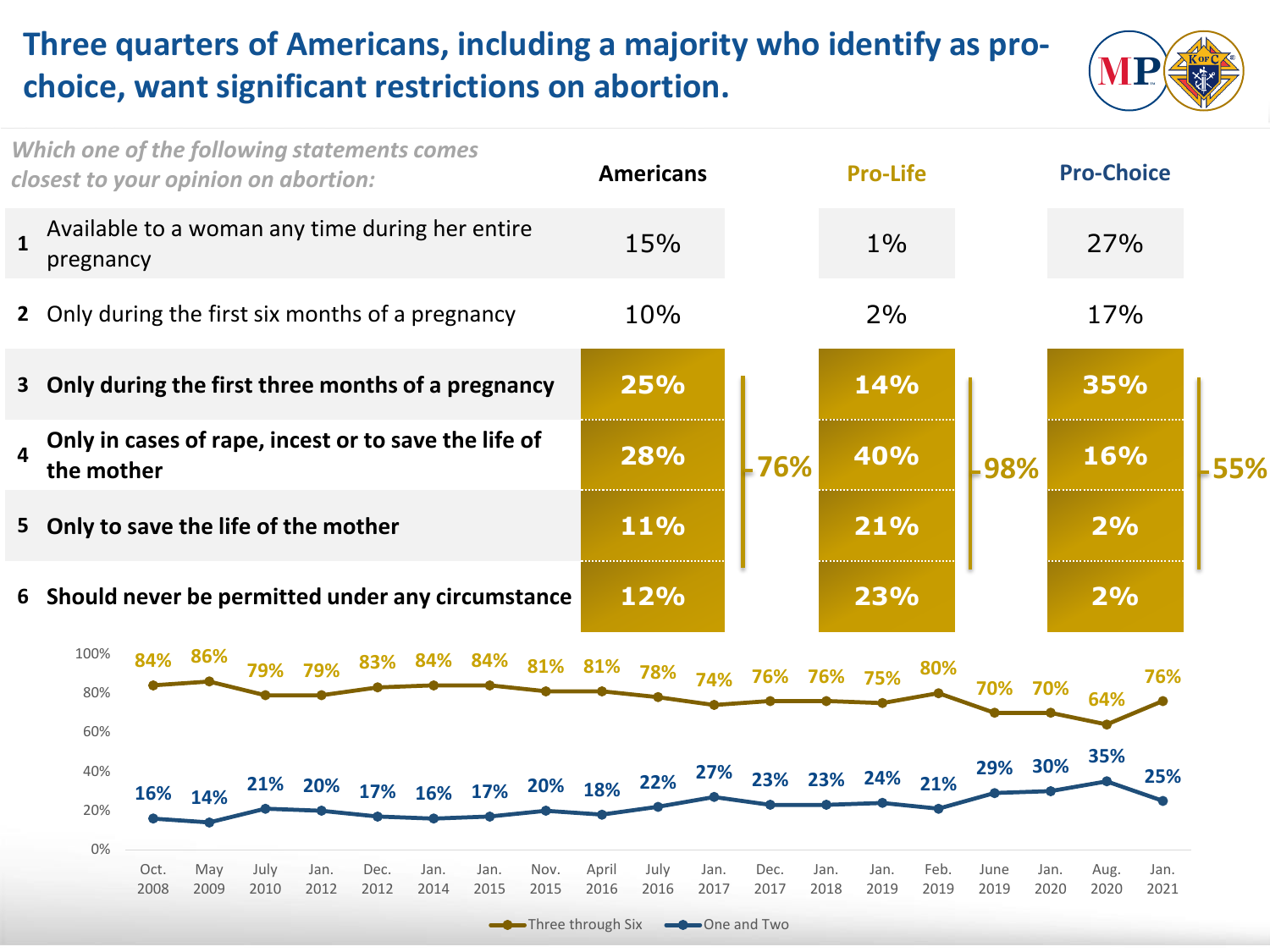# **Nearly six in ten Americans oppose using tax dollars to pay for a woman's abortion.**







#### A majority of independents (65%) and a notable proportion of Democrats (31%) oppose taxpayer funding of abortion.

|                   | <b>Strongly Support/Support</b> | <b>Oppose/Strongly Oppose</b> | <b>Unsure</b> |
|-------------------|---------------------------------|-------------------------------|---------------|
| Pro-Life          | 10%                             | 87%                           | 2%            |
| <b>Pro-Choice</b> | 61%                             | 34%                           | 5%            |
| <b>Democrat</b>   | 63%                             | 31%                           | 6%            |
| Republican        | 13%                             | 83%                           | 4%            |
| Independent       | 32%                             | 65%                           | 3%            |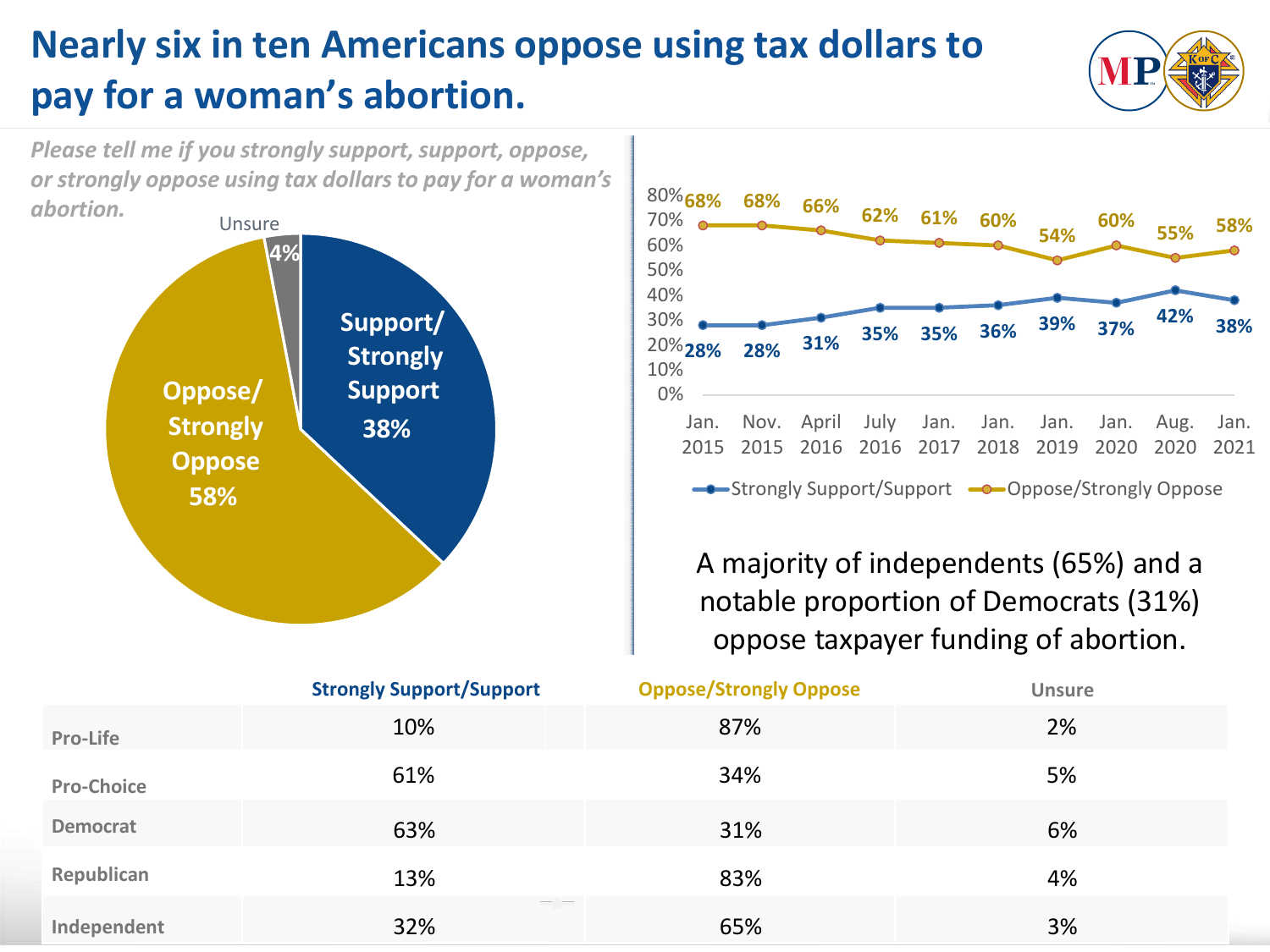## **More than three in four Americans oppose using tax dollars to support abortions in other countries.**





VL

Over six in ten of those who identify as prochoice (64%), oppose using tax dollars to support abortion in other countries.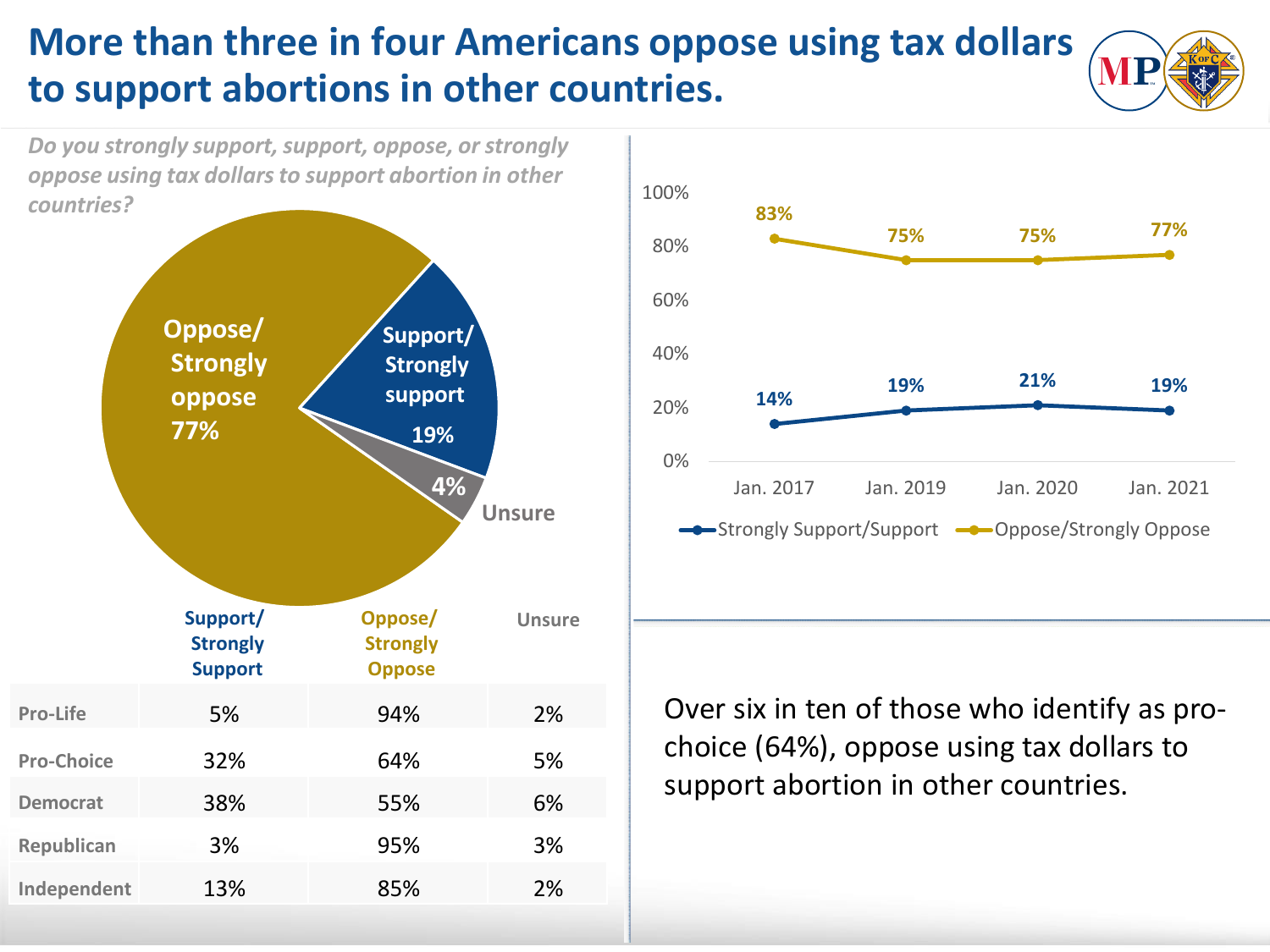# **70% of Americans oppose abortion if the child will be born with Down Syndrome.**



Over half of those who identify as prochoice (56%), oppose or strongly oppose abortion due to the expectation a child will be born with Down Syndrome.



**Americans**

*Please tell me if you strongly support, support, oppose, or strongly oppose abortion because the child will be born with Down Syndrome.*

|                   | Support/<br><b>Strongly</b><br><b>Support</b> | Oppose/<br><b>Strongly</b><br><b>Oppose</b> | <b>Unsure</b> |
|-------------------|-----------------------------------------------|---------------------------------------------|---------------|
| Pro-Life          | 9%                                            | 88%                                         | 3%            |
| <b>Pro-Choice</b> | 35%                                           | 56%                                         | 10%           |
| <b>Democrat</b>   | 31%                                           | 59%                                         | 10%           |
| Republican        | 12%                                           | 82%                                         | 6%            |
| Independent       | 24%                                           | 70%                                         | 6%            |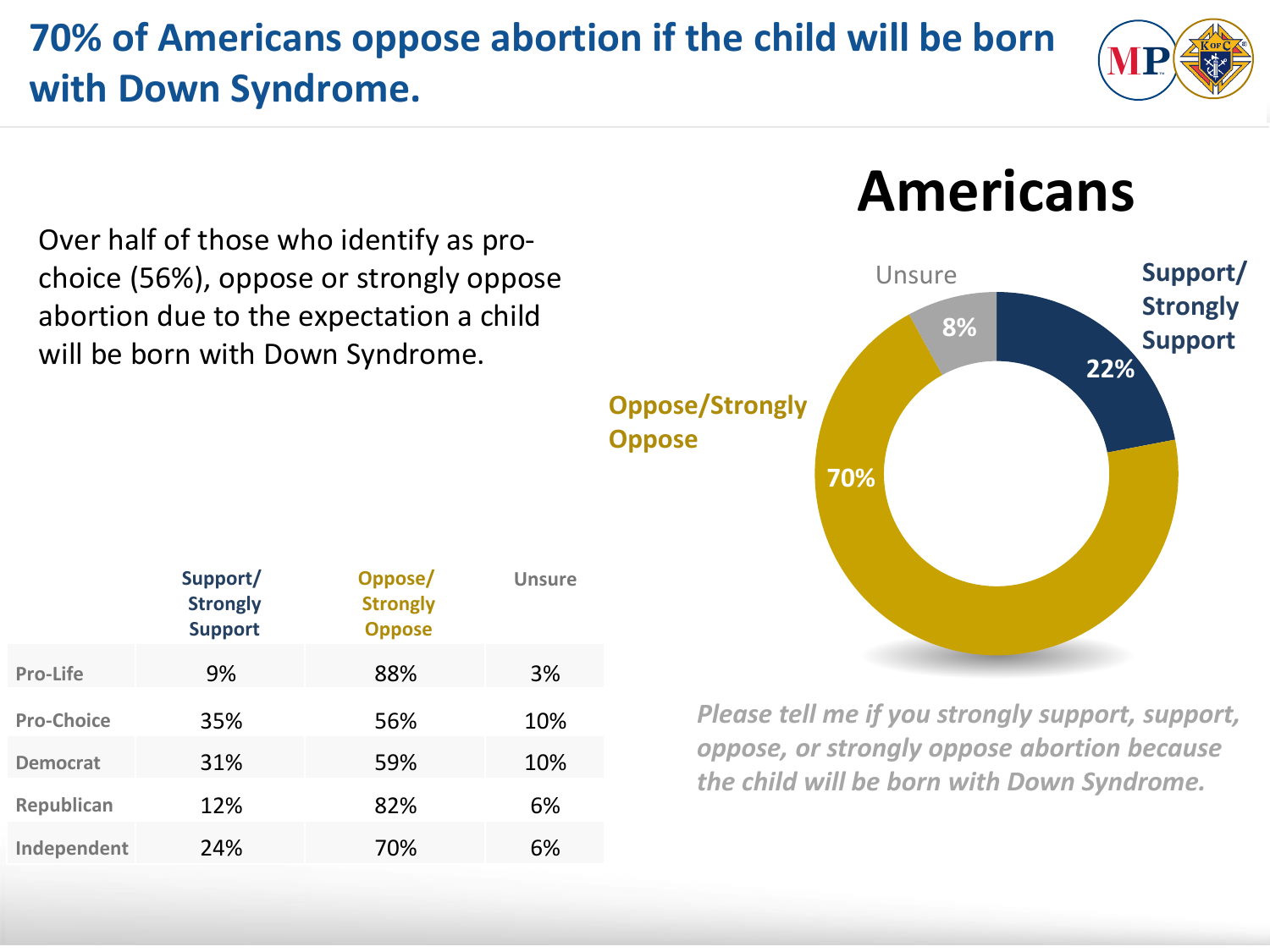# **Laws can protect both a pregnant woman and the life of her unborn child according to eight in ten Americans.**

*Which statement comes closer to your view: One, it is possible to have laws which protect both the health and well-being of a woman and the life of the unborn; or two, it is necessary for laws to choose to protect one and not the other?*





Over three in four Americans who identify as pro-choice (77%) or who identify as Democrats (78%) believe laws can protect both the mother and her unborn child.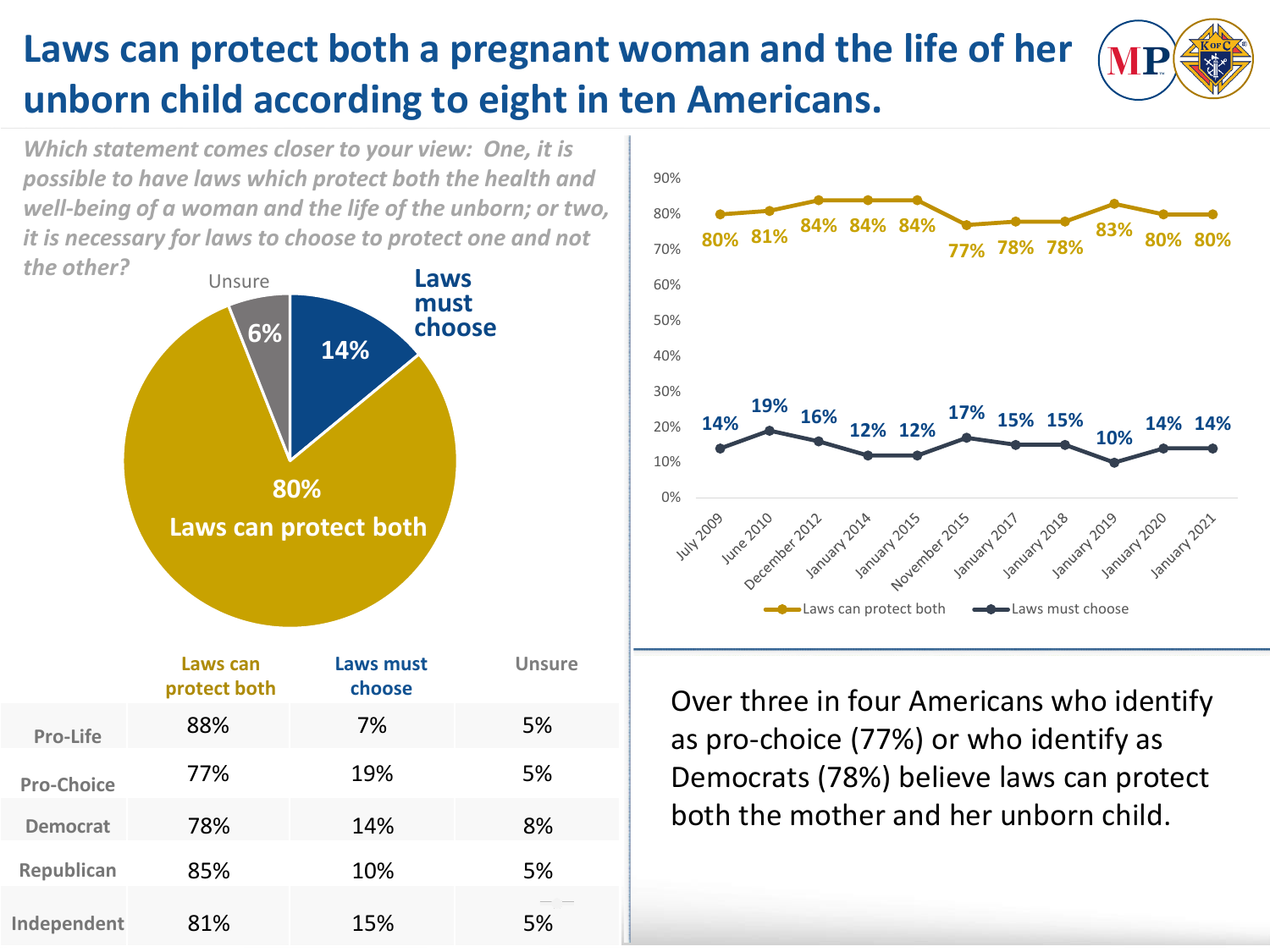## **65% of Americans want Roe v. Wade reinterpreted to either send the issue to the states or stop legalized abortion.**



**Republican** 11% 37%

**Independent** 56% 30% 11%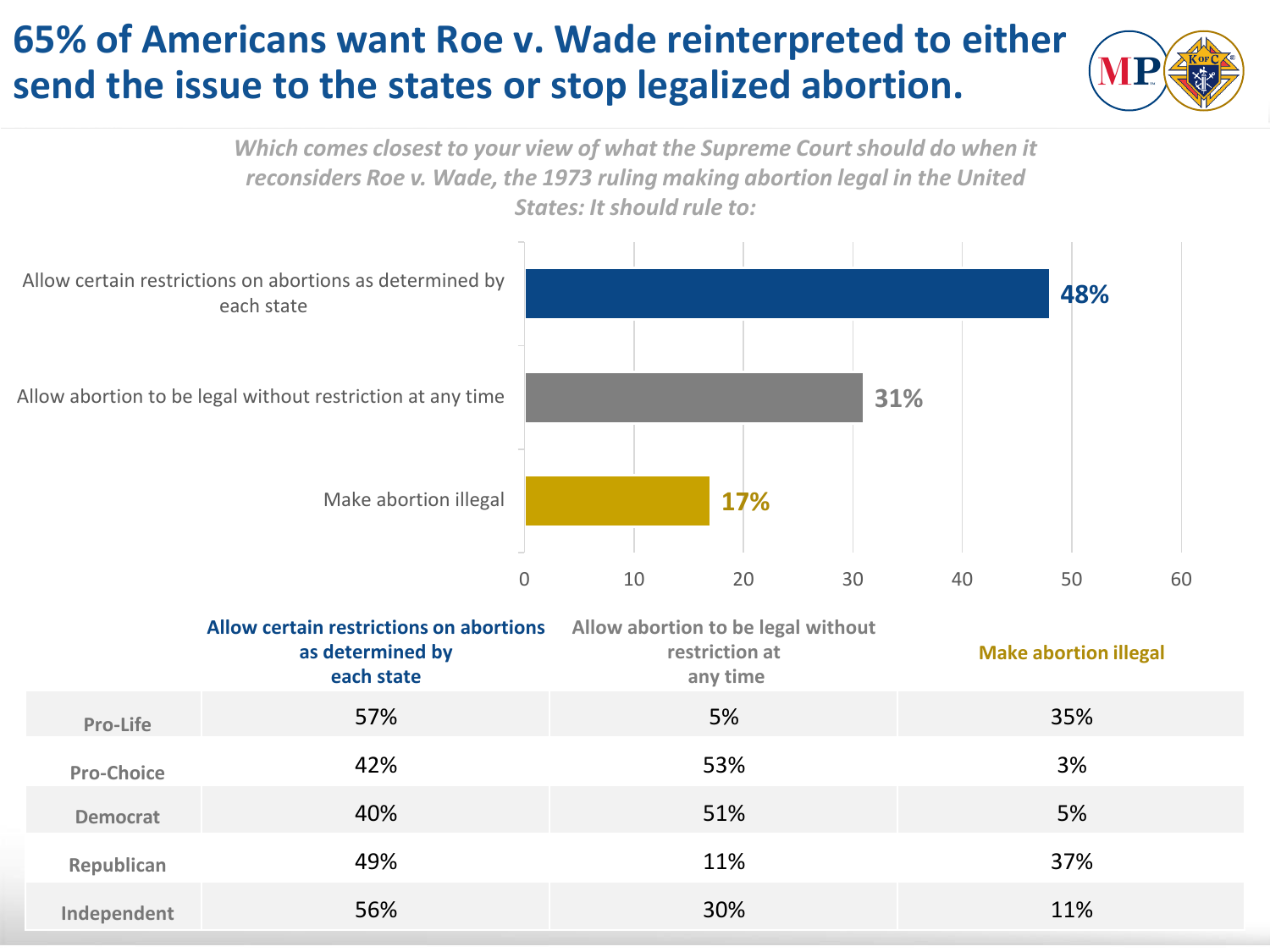# How the survey was conducted



- The survey was conducted by The Marist Poll sponsored and funded in partnership with The Knights of Columbus. Adults 18 years of age and older residing in the contiguous United States were interviewed by telephone using live interviewers. The questions were available in English or Spanish.
- 1,173 adults were interviewed from January  $11<sup>th</sup>$  through the  $13<sup>th</sup>$ , 2021.
- Mobile telephone numbers were randomly selected based upon a list of telephone exchanges from throughout the nation. The exchanges were selected to ensure each region was represented in proportion to its population. Mobile phones are treated as individual devices. After validation of age, personal ownership, and non-business-use of the mobile phone, interviews are typically conducted with the person answering the phone. To increase coverage, respondents were also reached through random dialing of landline phone numbers. Within each landline household, a single respondent is selected through a random selection process to increase the representativeness of traditionally under-covered survey populations. The samples were then combined and balanced to reflect the 2017 American Community Survey 1-year estimates for age, gender, income, race, and region.
- The results are statistically significant within  $\pm$  3.5 percentage points. The error margin was adjusted for sample weights and increases for cross-tabulations.
- Analysis of sub-groups is included in this report when noteworthy and/or statistically different. Please note that some totals may not add to 100% due to rounding.